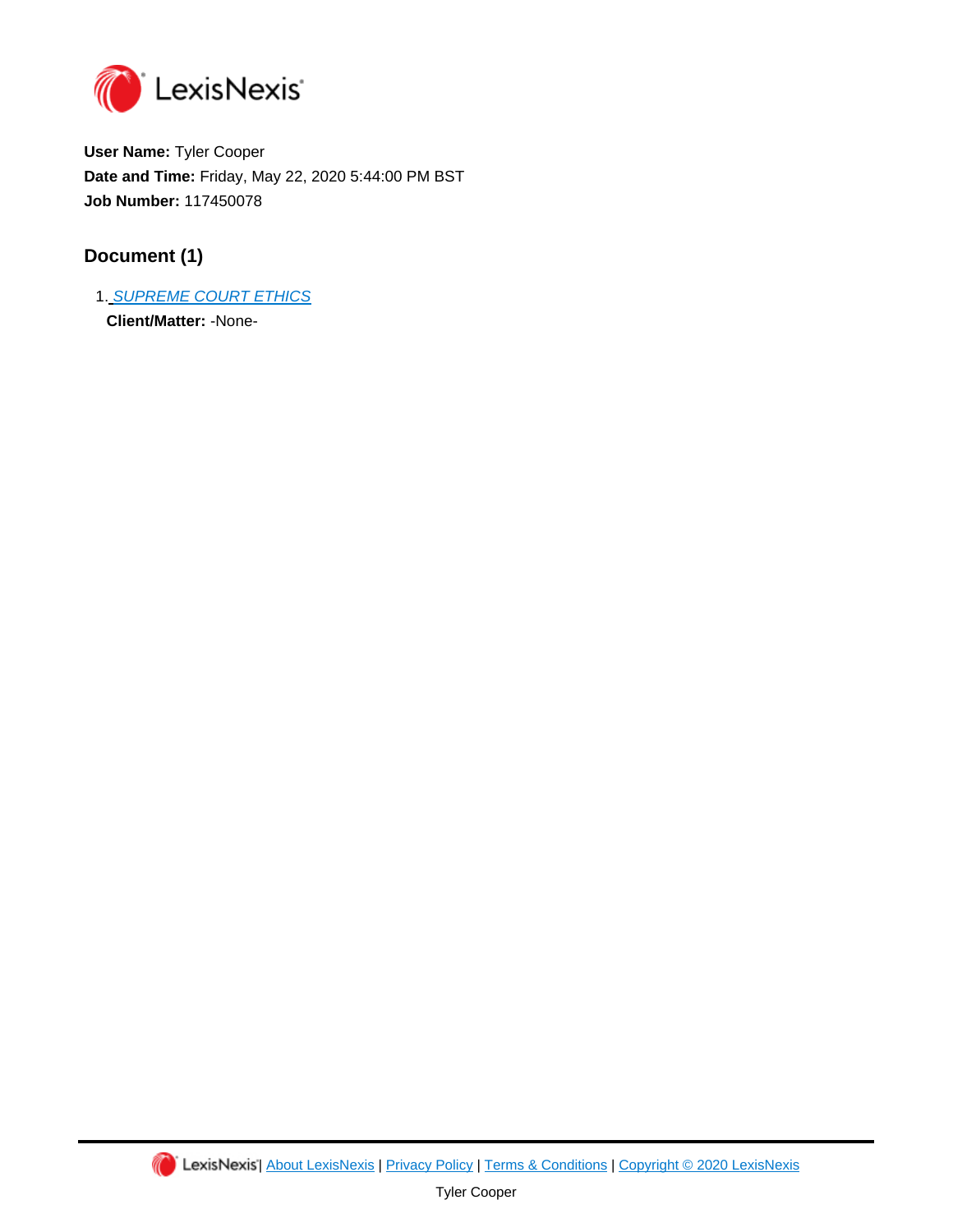## *[SUPREME COURT ETHICS](https://advance.lexis.com/api/document?collection=news&id=urn:contentItem:555C-6PX1-DYTH-G12W-00000-00&context=)*

States News Service

March 12, 2012 Monday

Copyright 2012 States News Service **Length:** 666 words **Byline:** States News Service **Dateline:** WASHINGTON

## **Body**

The following information was released by the office of New York Rep. Louise Slaughter:

Last week I stood on the steps of the Supreme Court to deliver letters from Members of Congress, over 200 law professors, and more than 100,000 citizens. Our request? For the Supreme Court to adopt a code of conduct that will ensure accountability and transparency among the highest court in the land.

In the days that have followed, both the Rochester Democrat and Chronicle and The New York Times editorial boards have echoed our call for a Supreme Court code of conduct.

The Supreme Court is the only court in the United States that doesn't adhere to a binding code of conduct that applies to every other justice in the land.

Yet in just the last three years, Supreme Court Justices have been engaged in ethically dubious conduct at least 7 times- conduct that is explicitly forbidden among all other federal justices. However, since the Supreme Court does not adhere to the Code of Conduct for United States Judges, they have granted themselves immunity from the standards that would apply to this conduct.

As outlined by the New York Times, last week provided a perfect example of how a judicial code of conduct can ensure a transparent, accountable and fair system of courts. As described by the New York Times:

Judge Loren Smith, applying a federal statute, had awarded four oil companies \$87.3 million from the federal government in October 2009 to reimburse them for their costs in cleaning up hazardous waste from World War II. A few weeks later, he told the parties he realized his wife owned 98 shares of stock in Chevron, the parent company of Texaco and Union Oil, two companies in the lawsuit.

The government filed a motion to require that Judge Smith recuse himself from the case under the Code of Conduct for United States Judges, which applies to all federal judges except the Supreme Court justices. He acknowledged the conflict of interest about Texaco and Union Oil and asked that their claims be assigned to another judge. But he said he would retain control over the judgment for the other two companies in the case, Shell and Arco.

The government appealed his partial recusal decision, and the appeals court agreed, saying that the code of conduct required the judge to disqualify himself from the entire proceeding as soon as he discovered the conflict. Though he may have acted with proper intentions, the court said his decision contradicted the mandate of the code to remove himself from "any proceeding in which his impartiality might reasonably be questioned."

As explained by the Rochester Democrat and Chronicle this work is a continuation of my work on the STOCK Act. It is about ensuring that every single representative of the American people is accountable to the same standards of behavior as the citizens they serve. Said the DandC: